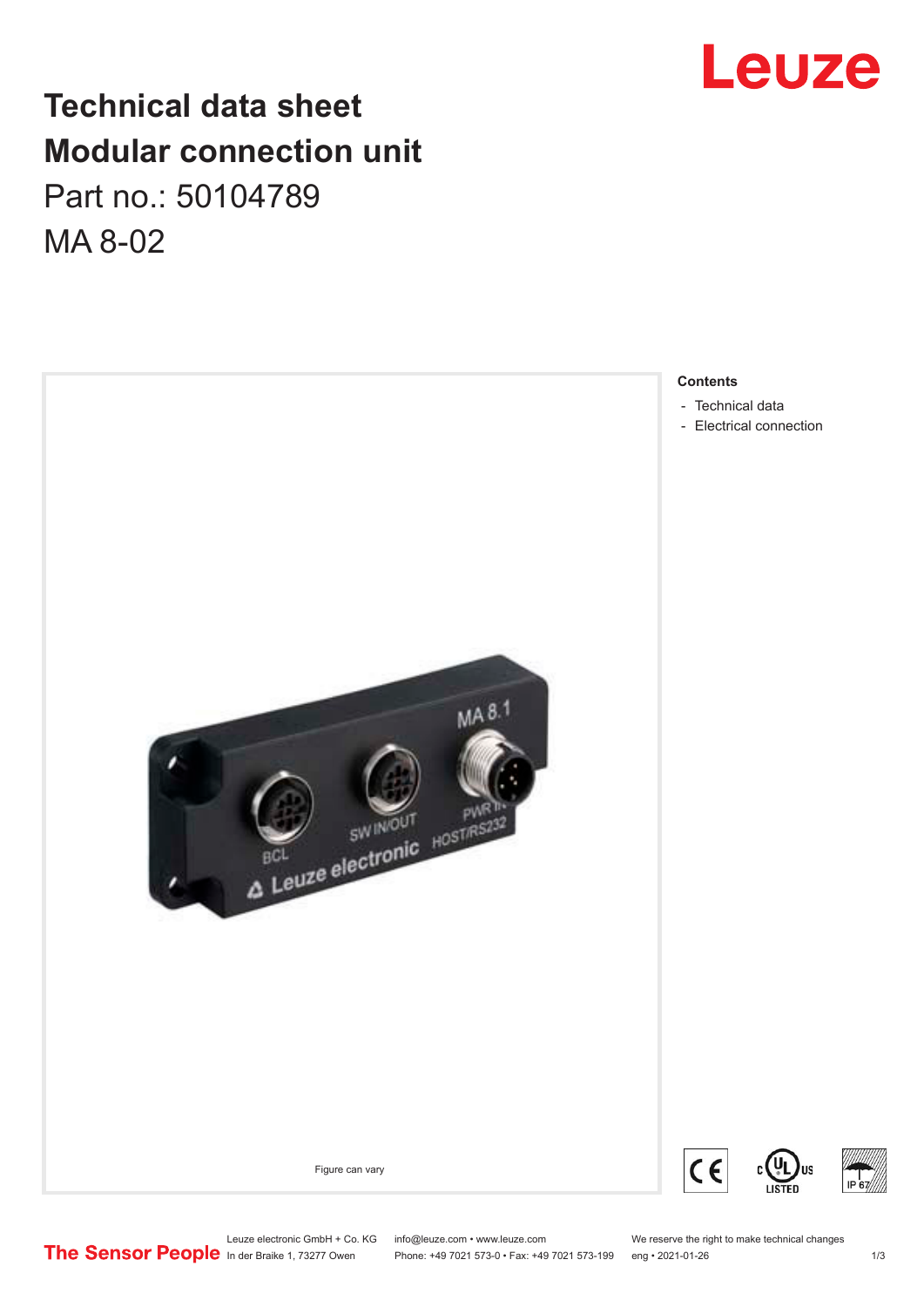## <span id="page-1-0"></span>**Technical data**

# **Leuze**

| <b>Basic data</b>             |                                             |  |
|-------------------------------|---------------------------------------------|--|
| <b>Series</b>                 | MA <sub>8</sub>                             |  |
| <b>Suitable for</b>           | BCL 8 series bar code readers               |  |
|                               | BPS 8 series bar code positioning<br>system |  |
| <b>Electrical data</b>        |                                             |  |
| Performance data              |                                             |  |
| Supply voltage U <sub>R</sub> | 10  30 V, DC                                |  |
| Current consumption, max.     | 50 mA                                       |  |
|                               |                                             |  |
| <b>Interface</b>              |                                             |  |
| <b>Type</b>                   | <b>RS 485</b>                               |  |
|                               |                                             |  |
| <b>RS 485</b>                 |                                             |  |
| <b>Termination</b>            | $47k\Omega$ / $150\Omega$ / $47k\Omega$     |  |
| <b>Connection</b>             |                                             |  |
| <b>Number of connections</b>  | 3 Piece(s)                                  |  |
|                               |                                             |  |
| <b>Connection 1</b>           |                                             |  |
| <b>Function</b>               | Connection to device                        |  |
| Type of connection            | Connector                                   |  |
| <b>Thread size</b>            | M12                                         |  |
| <b>Type</b>                   | Female                                      |  |
| <b>Material</b>               | Metal                                       |  |
| No. of pins                   | 5-pin                                       |  |
| Encoding                      | A-coded                                     |  |
| <b>Connection 2</b>           |                                             |  |
| <b>Function</b>               | Signal IN                                   |  |
|                               | Signal OUT                                  |  |
| <b>Type of connection</b>     | Connector                                   |  |
| <b>Thread size</b>            | M <sub>12</sub>                             |  |
| Type                          | Female                                      |  |
| <b>Material</b>               | Metal                                       |  |
| No. of pins                   | 5-pin                                       |  |
| Encoding                      | A-coded                                     |  |

| <b>Connection 3</b>                                         |                            |
|-------------------------------------------------------------|----------------------------|
| <b>Function</b>                                             | <b>Connection with PLC</b> |
|                                                             | Voltage supply             |
| <b>Type of connection</b>                                   | Connector                  |
| <b>Thread size</b>                                          | M <sub>12</sub>            |
| <b>Type</b>                                                 | Male                       |
| <b>Material</b>                                             | Metal                      |
| No. of pins                                                 | 5-pin                      |
| Encoding                                                    | A-coded                    |
| <b>Mechanical data</b>                                      |                            |
| Dimension (W x H x L)                                       | 32 mm x 25 mm x 86 mm      |
| <b>Housing material</b>                                     | Plastic                    |
| Net weight                                                  | 70 q                       |
| <b>Environmental data</b><br>Ambient temperature, operation | 050 °C                     |
| Ambient temperature, storage                                | $-30$ 80 °C                |
| Relative humidity (non-condensing)                          | $090\%$                    |
| <b>Certifications</b>                                       |                            |
| Degree of protection                                        | IP 67                      |
| <b>Certifications</b>                                       | c UL US                    |
| <b>Classification</b>                                       |                            |
| <b>Customs tariff number</b>                                | 85369010                   |
| eCl@ss 5.1.4                                                | 27069190                   |
| eCl@ss 8.0                                                  | 27069190                   |
| eCl@ss 9.0                                                  | 27069190                   |
| eCl@ss 10.0                                                 | 27069190                   |
| eCl@ss 11.0                                                 | 27069090                   |
| <b>ETIM 5.0</b>                                             | EC001855                   |
| <b>ETIM 6.0</b>                                             | EC001855                   |
| <b>ETIM 7.0</b>                                             | EC001855                   |

## **Electrical connection**

#### **Connection 1**

| <b>Function</b>           | Connection to device |
|---------------------------|----------------------|
| <b>Type of connection</b> | Connector            |
| <b>Thread size</b>        | M <sub>12</sub>      |
| <b>Type</b>               | Female               |
| <b>Material</b>           | Metal                |
| No. of pins               | $5$ -pin             |
| Encoding                  | A-coded              |

### **Pin Pin assignment**

|        | <b>VIN</b> |
|--------|------------|
| 2      | <b>TXD</b> |
| 2<br>w | <b>GND</b> |
| 4      | <b>RxD</b> |
| 5      | SW IN/OUT  |